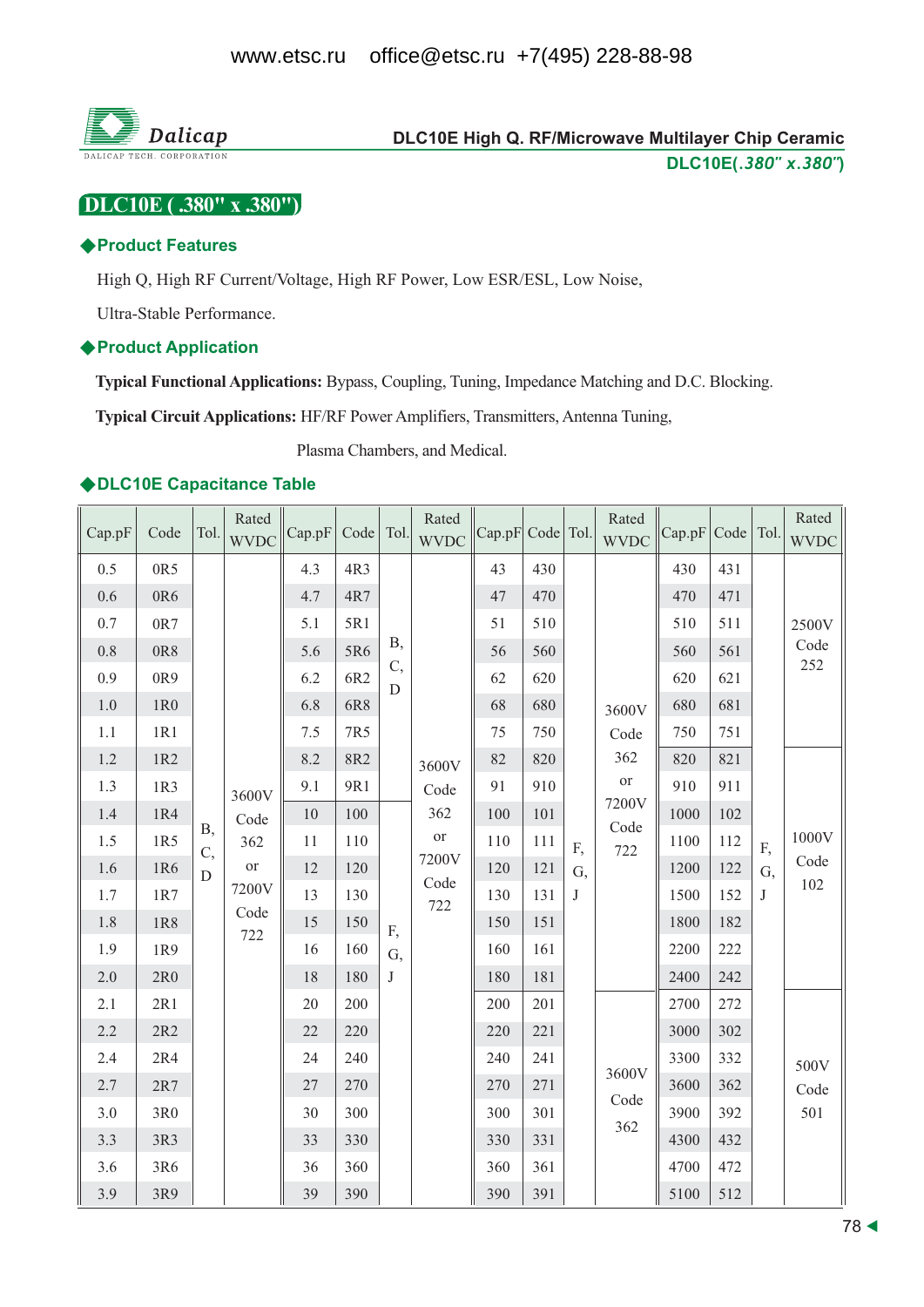

#### ◆DLC10E Capacitor Dimensions

unit:inch(millimeter)

|        |                        |               |                                 | <b>Capacitor Dimensions</b> |                |                |                        | <b>Lead Dimensions</b>                       |                                               | Plated                               |
|--------|------------------------|---------------|---------------------------------|-----------------------------|----------------|----------------|------------------------|----------------------------------------------|-----------------------------------------------|--------------------------------------|
| Series | Term.<br>Code          | Type/Outlines | Length                          | Width                       | Thick.         | Overlap        | Length                 | Width                                        | Thickness                                     | Material                             |
|        |                        |               | (Lc)                            | (W <sub>c</sub> )           | (Tc)           | (B)            | $(L_L)$                | $(W_L)$                                      | $(T_L)$                                       |                                      |
| 10E    | W                      |               | $.380 + .015$<br>to $-.010$     | .380<br>$\pm$ .010          | .170<br>(4.32) | .063<br>(1.60) |                        |                                              |                                               | $100\%$ Sn<br>over Nickel<br>Plating |
|        | $\mathbf{L}$           | Chip          | $(9.65 + 0.38)$<br>to $-0.25$ ) | (9.65)<br>$\pm 0.25$ )      | max            | max            |                        |                                              |                                               | 90 Sn10Pb<br>over Nickel<br>Plating  |
| 10E    | <b>MS</b>              | Microstrip    |                                 |                             |                |                | .750<br>(19.05)        | .350<br>士                                    | .008<br>$_{\pm}$                              |                                      |
| 10E    | AR                     | Axial Ribbon  | .380<br>$+.015$ to              | .380<br>$\pm .010$          | .177<br>(4.50) |                | min                    | .010<br>(8.89)<br>$\pm 0.25$ )               | .001<br>(0.20)<br>$\pm 0.025$ )               |                                      |
| 10E    | RR                     | Radial Ribbon | $-.010$<br>(9.65)<br>$+0.38$ to | $(9.65 \pm$<br>0.25)        | max            |                | .354<br>(9.00)<br>min  | .118<br>$\pm .005$<br>(3.00)<br>$\pm 0.13$ ) | .012<br>$\pm .001$<br>(0.30)<br>$\pm 0.025$ ) | Silver-<br>plated<br>Copper          |
| 10E    | <b>RW</b>              | Radial Wire   | $-0.25$ )                       |                             |                |                | .709<br>(18.00)<br>min |                                              | Dia.=. $031 \pm .004$                         |                                      |
| 10E    | $\mathbf{A}\mathbf{W}$ | Axial Wire    |                                 |                             |                |                | .906<br>(23.00)<br>min |                                              | $(0.80 \pm 0.10)$                             |                                      |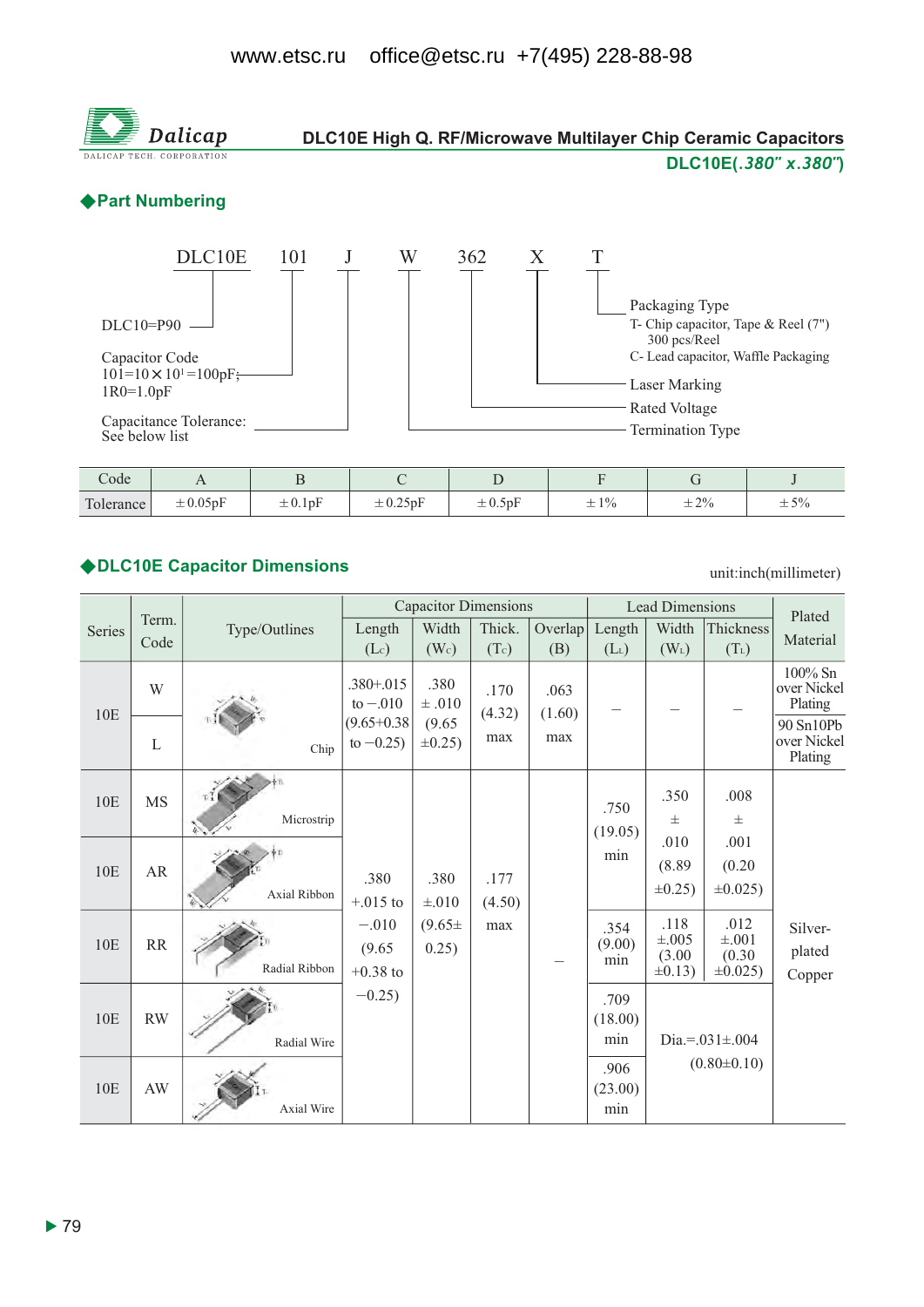

# DLC10E High Q. RF/Microwave Multilayer Chip Ceramic DLC10E(.380" x.380")

# ◆DLC10E Capacitor Dimensions

#### unit:inch(millimeter)

|        |               |                                |                                                                | <b>Capacitor Dimensions</b>                  |                       |                       |                        | <b>Lead Dimensions</b>                       |                                             | Plated                                                           |
|--------|---------------|--------------------------------|----------------------------------------------------------------|----------------------------------------------|-----------------------|-----------------------|------------------------|----------------------------------------------|---------------------------------------------|------------------------------------------------------------------|
| Series | Term.<br>Code | Type/Outlines                  | Length<br>(Lc)                                                 | Width<br>(W <sub>c</sub> )                   | Thick.<br>(Tc)        | Overlap<br>(B)        | Length<br>$(L_L)$      | Width<br>$(W_L)$                             | Thickness<br>$(T_L)$                        | Material                                                         |
| 10E    | $\, {\bf P}$  | Chip<br>(Non-Mag)              | $.380 + .015$<br>to $-.010$<br>$(9.65 + 0.38)$<br>to $-0.25$ ) | .380<br>$\pm .010$<br>(9.65)<br>$\pm 0.25$ ) | .170<br>(4.32)<br>max | .063<br>(1.60)<br>max |                        |                                              |                                             | $100\%$ Sn<br>over Copper<br>Plating<br><b>RoHS</b><br>Compliant |
| 10E    | <b>MN</b>     | Microstrip<br>(Non-Mag)        |                                                                |                                              |                       |                       | .750<br>(19.05)        | .350<br>$_{\pm}$                             | .008<br>士                                   |                                                                  |
| 10E    | AN            | Axial Ribbon<br>(Non-Mag)      | .380<br>$+.015$ to                                             | .380<br>$\pm .010$                           | .177<br>(4.50)        |                       | min                    | .010<br>(8.89)<br>$\pm 0.25$                 | .001<br>(0.20)<br>$\pm 0.025$               |                                                                  |
| 10E    | <b>FN</b>     | Radial Ribbon<br>(Non-Mag)     | $-.010$<br>(9.65)<br>$+0.38$ to                                | $(9.65 \pm$<br>0.25)                         | max                   |                       | .354<br>(9.00)<br>min  | .118<br>$\pm .005$<br>(3.00)<br>$\pm 0.13$ ) | .012<br>$\pm .001$<br>(0.30)<br>$\pm 0.025$ | Silver-<br>plated<br>Copper                                      |
| 10E    | <b>RN</b>     | Radial Wire<br>(Non-Mag)       | $-0.25$ )                                                      |                                              |                       |                       | .709<br>(18.00)<br>min |                                              | Dia.=. $031 \pm 004$                        |                                                                  |
| 10E    | <b>BN</b>     | <b>Axial Wire</b><br>(Non-Mag) |                                                                |                                              |                       |                       | .906<br>(23.00)<br>min |                                              | $(0.80 \pm 0.10)$                           |                                                                  |

## ◆ Tape & Reel Specifications

| Orientation | EIA  | A <sub>0</sub> | B <sub>0</sub> | $_{\rm K0}$ | W     | P <sub>0</sub> | P <sub>1</sub> | $\sqrt{ }$ |      | $Qty$ /reel | Tape<br>Material |
|-------------|------|----------------|----------------|-------------|-------|----------------|----------------|------------|------|-------------|------------------|
| Horizontal  | 3838 | 10.10          | 10.10          | 3.30        | 16.00 | 4.00           | 16.00          | 0.30       | 7.50 | 300         | Plastic          |

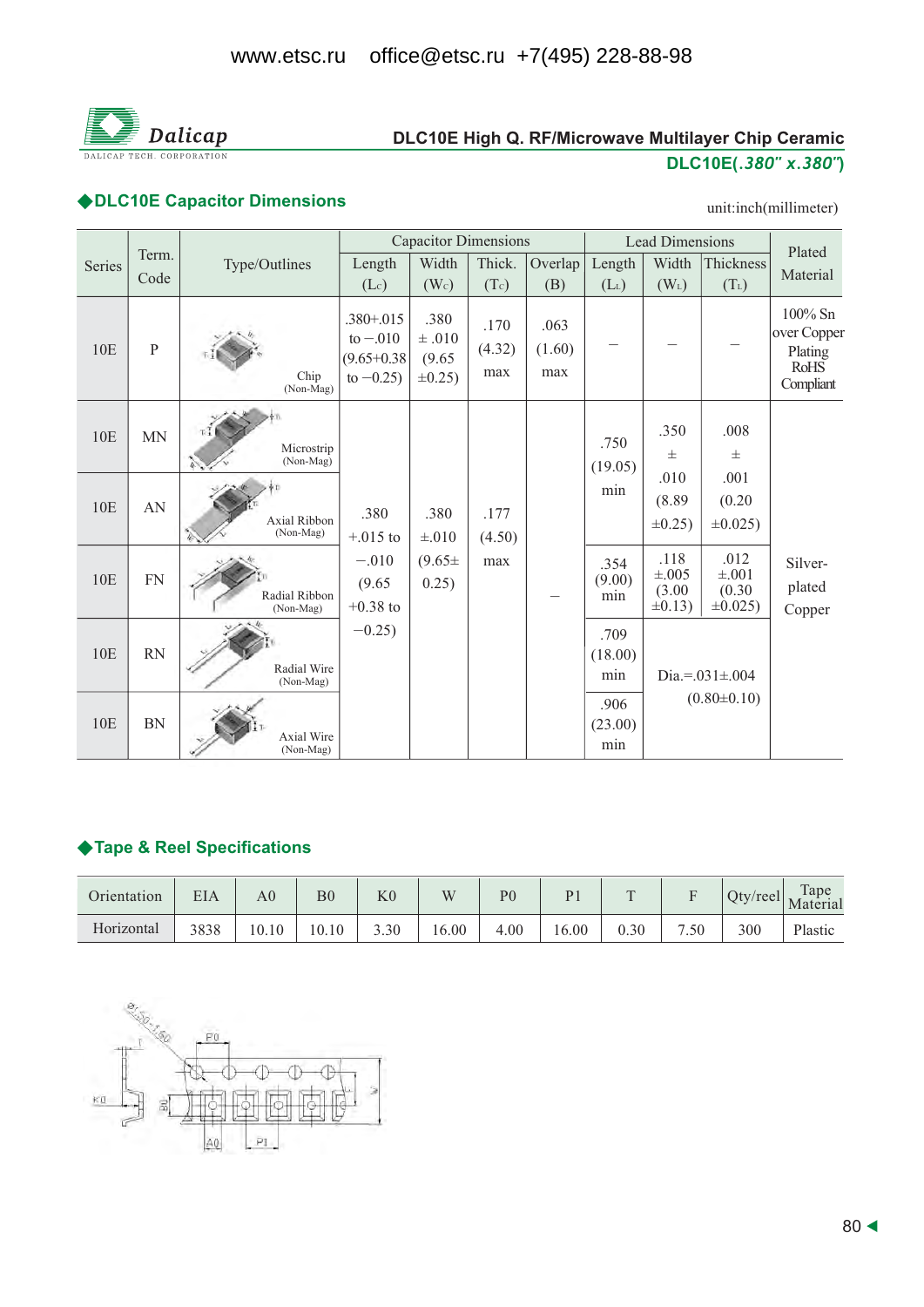

# DLC10E High Q. RF/Microwave Multilayer Chip Ceramic Capacitors DLC10E(.380" x.380")

## ◆Performance

| Item                                  | Specifications                                                                                                                                                                                             |
|---------------------------------------|------------------------------------------------------------------------------------------------------------------------------------------------------------------------------------------------------------|
| Quality Factor (Q)                    | Greater than 10,000 at 1 MHz.                                                                                                                                                                              |
|                                       | Test Voltage: 500V                                                                                                                                                                                         |
| Insulation Resistance (IR)            | $105$ Megohms min. @ +25 $\rm{^{\circ}C}$ at rated WVDC.                                                                                                                                                   |
|                                       | $104$ Megohms min. $\omega$ +125°C at rated WVDC.                                                                                                                                                          |
| Rated Voltage                         | See Rated Voltage Table                                                                                                                                                                                    |
| Dielectric Withstanding Voltage (DWV) | 250% of Rated Voltage for 5 seconds, Rated Voltage $\leq 500$ VDC<br>150% of Rated Voltage for 5 seconds, 500VDC < Rated Voltage ≤ 1250VDC<br>120% of Rated Voltage for 5 seconds, Rated Voltage > 1250VDC |
| <b>Operating Temperature Range</b>    | $-55^{\circ}$ C to $+175^{\circ}$ C                                                                                                                                                                        |
| TemperatureCoefficient (TC)           | +90 ± 20 ppm/ $\mathbb{C}$ (-55 $\mathbb{C}$ to +125 $\mathbb{C}$ )                                                                                                                                        |
| Capacitance Drift                     | $\pm$ 0.02% or $\pm$ 0.02pF, whichever is greater.                                                                                                                                                         |
| Piezoelectric Effects                 | None                                                                                                                                                                                                       |
| Termination Type                      | See Termination Type Table                                                                                                                                                                                 |

Capacitors are designed and manufactured to meet the requirements of MIL-PRF-55681 and MIL-PRF-123.

# ◆ Environmental Tests

| Item                       | Specifications                                                                                                                                 | Method                                                                                                                                                                                                                                                                        |
|----------------------------|------------------------------------------------------------------------------------------------------------------------------------------------|-------------------------------------------------------------------------------------------------------------------------------------------------------------------------------------------------------------------------------------------------------------------------------|
| Thermal<br><b>Shock</b>    | DWV: the initial value<br>IR: Shall not be less than $30\%$<br>of the initial value<br>Capacitance change:                                     | MIL-STD-202, Method 107, Condition A.<br>At the maximum rated temperature $(-55^{\circ}\text{C} \text{ and } 125^{\circ}\text{C})$ stay 30 minutes.<br>The time of removing shall not be more than 3 minutes.<br>Perform the five cycles.                                     |
| Moisture<br>Resistance     | no more than $0.5\%$ or $0.5pF$ .<br>whichever is greater.                                                                                     | MIL-STD-202, Method 106.                                                                                                                                                                                                                                                      |
| Humidity<br>(steady state) | DWV: the initial value<br>IR: the initial value<br>Capacitance change:<br>no more than 0.3% or 0.3pF.<br>whichever is greater.                 | MIL-STD-202, Method 103, Condition A, with 1.5 Volts D.C.<br>applied while subjected to an environment of $85^{\circ}$ C with $85\%$<br>relative humidity for 240 hours minimum.                                                                                              |
| Life                       | IR: Shall not be less than $30\%$<br>of the initial value<br>Capacitance change:<br>no more than $2.0\%$ or $0.5pF$ .<br>whichever is greater. | MIL-STD-202, Method 108, for 2000 hours, at $125^{\circ}$ C.<br>200% of Rated Voltage for Capacitors, Rated Voltage $\leq 500$ VDC<br>120% of Rated Voltage for Capacitors, 500VDC < Rated Voltage ≤ 1250VDC<br>100% of Rated Voltage for Capacitors, Rated Voltage > 1250VDC |